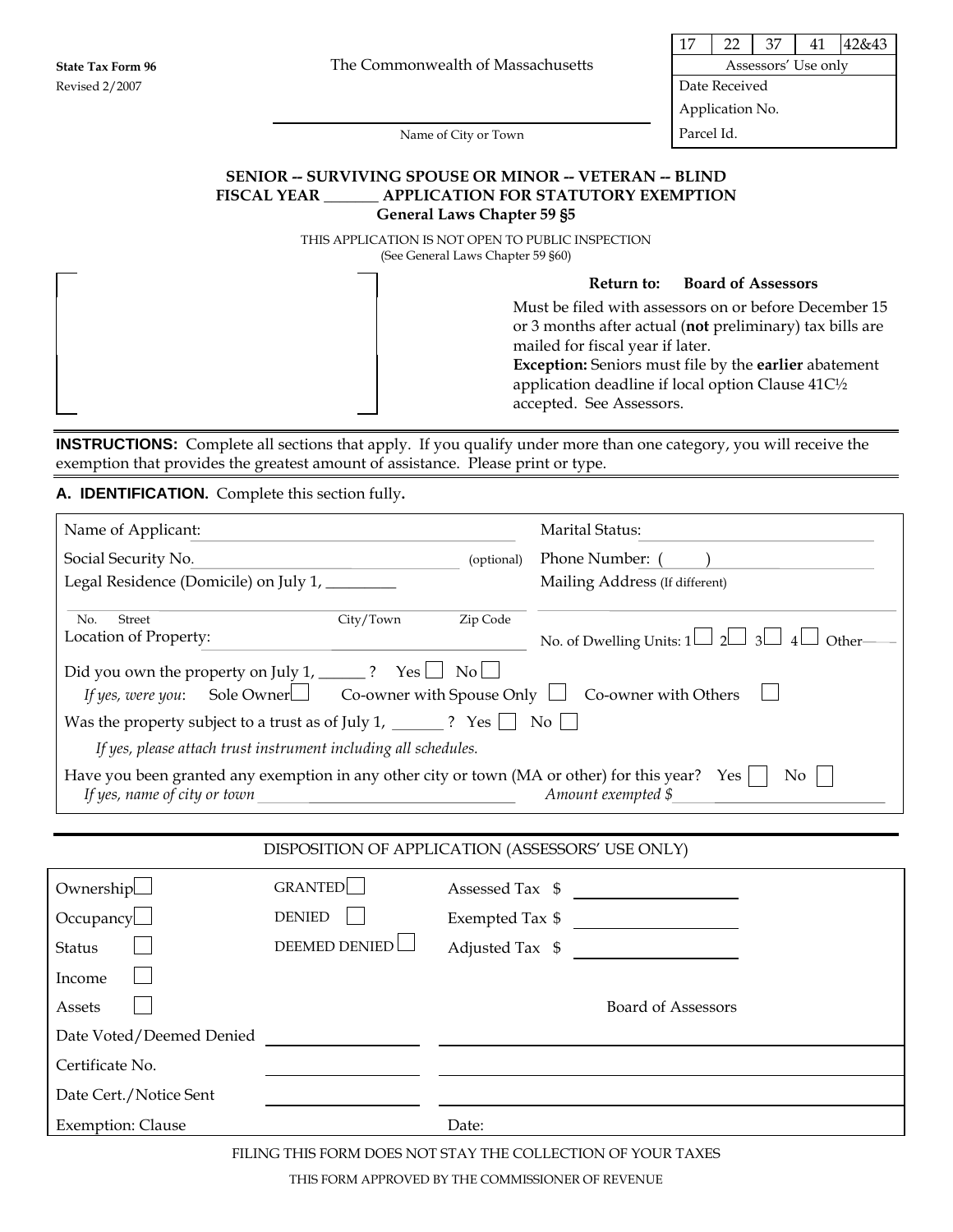| B. EXEMPTION STATUS. Check each status that applies to you and complete the questions that follow.                                                                                                                                                                                                         |                        |                                                                                                                                   |                                                                       |  |  |
|------------------------------------------------------------------------------------------------------------------------------------------------------------------------------------------------------------------------------------------------------------------------------------------------------------|------------------------|-----------------------------------------------------------------------------------------------------------------------------------|-----------------------------------------------------------------------|--|--|
| <b>BLIND PERSON</b>                                                                                                                                                                                                                                                                                        |                        |                                                                                                                                   |                                                                       |  |  |
| Were you legally blind as of July 1, ________? Yes $\Box$ No                                                                                                                                                                                                                                               |                        |                                                                                                                                   |                                                                       |  |  |
| $Yes \mid No \mid$<br>Are you registered with Mass. Commission for the Blind?                                                                                                                                                                                                                              |                        |                                                                                                                                   |                                                                       |  |  |
| If yes, give Certificate Number                                                                                                                                                                                                                                                                            |                        |                                                                                                                                   |                                                                       |  |  |
| If no, attach a letter from your doctor indicating status as of July 1.                                                                                                                                                                                                                                    |                        |                                                                                                                                   |                                                                       |  |  |
|                                                                                                                                                                                                                                                                                                            |                        | IF NO OTHER STATUS APPLIES TO YOU, GO ON TO SECTION E                                                                             |                                                                       |  |  |
| <b>VETERAN</b><br><b>VETERAN'S SPOUSE</b>                                                                                                                                                                                                                                                                  |                        |                                                                                                                                   |                                                                       |  |  |
| <b>VETERAN'S SURVIVING SPOUSE/ PARENT</b>                                                                                                                                                                                                                                                                  |                        |                                                                                                                                   | Deceased Veteran's Name                                               |  |  |
|                                                                                                                                                                                                                                                                                                            |                        | If first year of application, attach copy of death certificate.<br>If you are surviving spouse, have you remarried? Yes $\Box$ No |                                                                       |  |  |
|                                                                                                                                                                                                                                                                                                            |                        |                                                                                                                                   |                                                                       |  |  |
| Type of Discharge                                                                                                                                                                                                                                                                                          |                        |                                                                                                                                   | <i>If first year of application, attach copy of discharge papers.</i> |  |  |
| Military Decorations or Awards                                                                                                                                                                                                                                                                             |                        |                                                                                                                                   |                                                                       |  |  |
| Did the veteran live in Massachusetts at least 6 months before entering the service?<br>If no, list places and dates where the veteran was domiciled during the last 6 years. (2 years if local option adopted- See Assessors)<br>Address                                                                  |                        |                                                                                                                                   | $Yes \mid No \mid$<br>Dates                                           |  |  |
| Was the veteran killed during military service? Yes $\bigcup$ No $\bigcup$ If yes, date of death $\bigcup$                                                                                                                                                                                                 |                        |                                                                                                                                   |                                                                       |  |  |
| Does the veteran have a service-connected disability?<br>If yes and first year of application, attach Certificate of Disability from U.S. Dept. of Veterans Affairs or branch of service.<br>If yes and exemption granted previously, attach certificate only if disability rating is 100% or has changed. |                        | $Yes \mid No \mid$                                                                                                                |                                                                       |  |  |
| Has the veteran acquired "special adapted housing?" Yes $\Box$ No $\Box$                                                                                                                                                                                                                                   |                        |                                                                                                                                   |                                                                       |  |  |
| Is the veteran currently working? $Yes \cup No$<br>If no, when did veteran last work?<br><u>If</u> no, when did veteran last work?                                                                                                                                                                         |                        |                                                                                                                                   |                                                                       |  |  |
| Is the veteran a paraplegic? Yes $\Box$ No $\Box$                                                                                                                                                                                                                                                          |                        |                                                                                                                                   |                                                                       |  |  |
| IF NO OTHER STATUS APPLIES TO YOU, GO ON TO SECTION E                                                                                                                                                                                                                                                      |                        |                                                                                                                                   |                                                                       |  |  |
|                                                                                                                                                                                                                                                                                                            |                        |                                                                                                                                   |                                                                       |  |  |
| <b>SURVIVING SPOUSE</b>                                                                                                                                                                                                                                                                                    | Deceased Spouse's Name |                                                                                                                                   |                                                                       |  |  |
|                                                                                                                                                                                                                                                                                                            | Date of Death          |                                                                                                                                   |                                                                       |  |  |
|                                                                                                                                                                                                                                                                                                            | Have you remarried?    | No<br>Yes                                                                                                                         | If yes, date of remarriage $\_$                                       |  |  |
| <b>MINOR WITH PARENT DECEASED</b>                                                                                                                                                                                                                                                                          | Deceased Parent's Name |                                                                                                                                   |                                                                       |  |  |
|                                                                                                                                                                                                                                                                                                            | Date of Death          |                                                                                                                                   |                                                                       |  |  |
| If first year of application, attach a copy of death certificate.                                                                                                                                                                                                                                          |                        |                                                                                                                                   |                                                                       |  |  |
| $\overline{N_{0}}$<br>Yes<br>Are you a surviving spouse or a minor child of a firefighter or a police officer killed in the line of duty?                                                                                                                                                                  |                        |                                                                                                                                   |                                                                       |  |  |
| IF NO, AND NO OTHER STATUS APPLIES TO YOU, GO ON TO SECTION D                                                                                                                                                                                                                                              |                        |                                                                                                                                   |                                                                       |  |  |
| If yes, and this is the first year of application, provide circumstances of death.                                                                                                                                                                                                                         |                        |                                                                                                                                   |                                                                       |  |  |

GO ON TO SECTION E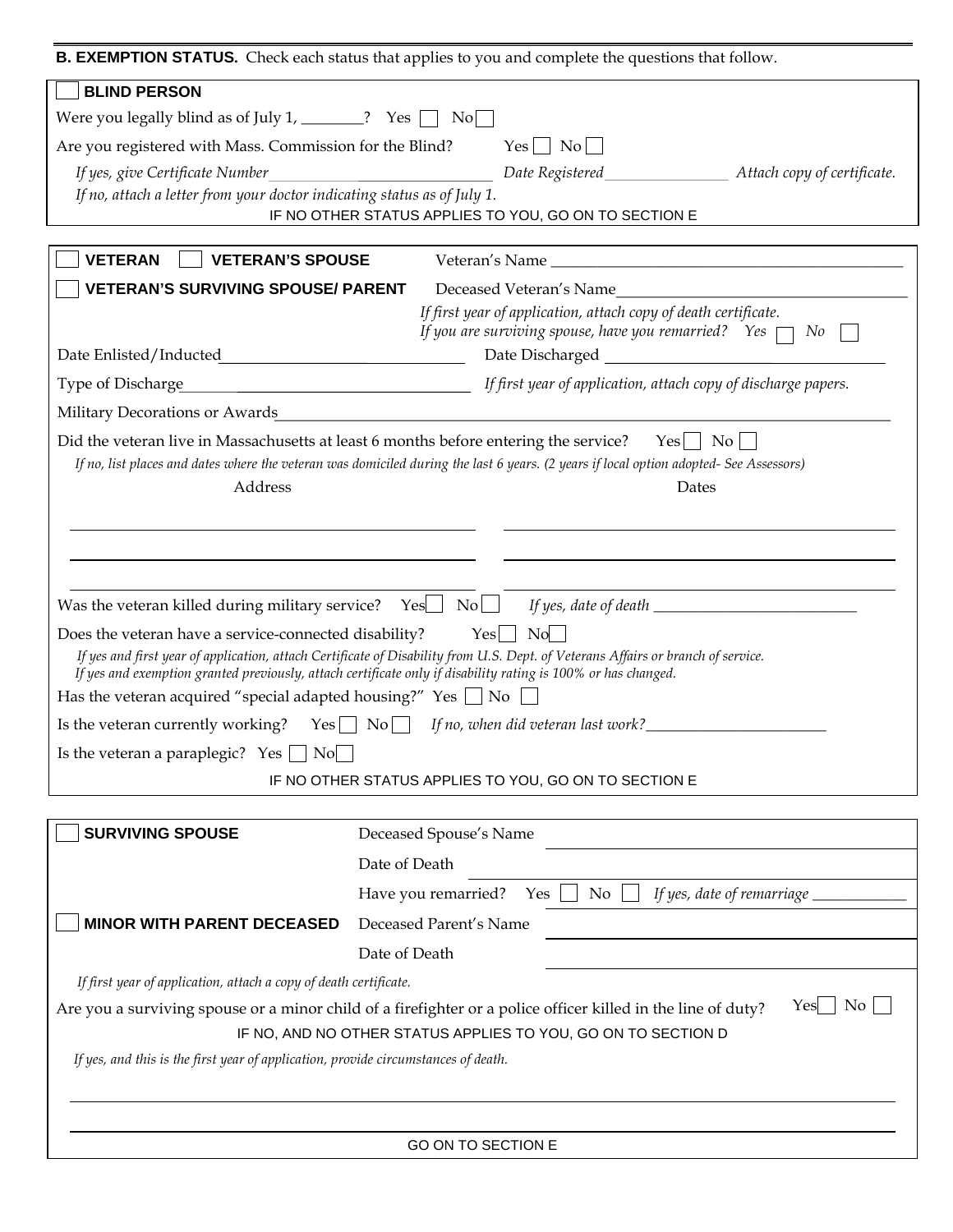| SENIOR 70 OR OLDER (65 or older by local option- See Assessors)                                                                                               | Date of Birth |                                |  |  |
|---------------------------------------------------------------------------------------------------------------------------------------------------------------|---------------|--------------------------------|--|--|
| If first year of application, attach copy of birth certificate.                                                                                               |               |                                |  |  |
| Have you owned and occupied the property as your domicile for at least 11 years?<br>(6 years if local option under Clause 41C1/2 adopted - See Assessors)     |               | $\overline{N\sigma}$  <br>Yes. |  |  |
| If no, list the other properties you owned and/or occupied during the past 11 years (6 years if local<br>option under Clause 41C1/2 adopted - See Assessors.) |               |                                |  |  |
| Address                                                                                                                                                       | Dates         | Occupied<br>Owned              |  |  |
|                                                                                                                                                               |               |                                |  |  |
|                                                                                                                                                               |               |                                |  |  |
| GO ON TO SECTION C                                                                                                                                            |               |                                |  |  |

# **C. GROSS RECEIPTS FROM ALL SOURCES IN PRECEDING CALENDAR YEAR.** Complete this section if you are a senior.

Copies of your federal and state tax income returns, and other documentation, may be requested to verify your income.

|                                                                                       | Applicant &<br>Spouse | Co-owner(s) &<br>Spouse(s) |
|---------------------------------------------------------------------------------------|-----------------------|----------------------------|
| Retirement Benefits (Social Security, Railroad, Federal, MA & Political Subdivisions) |                       |                            |
|                                                                                       |                       |                            |
|                                                                                       |                       |                            |
|                                                                                       |                       |                            |
|                                                                                       |                       |                            |
|                                                                                       |                       |                            |
| <b>TOTALS</b>                                                                         |                       |                            |
| <b>GO ON TO SECTION D</b>                                                             |                       |                            |

**D. VALUE OF ALL PROPERTY OWNED ON JULY 1 THIS YEAR.** Complete this section if you are a (1) surviving spouse, (2) minor child of a deceased parent, or (3) senior. Documentation may be requested to verify your assets.

| <b>Real Estate</b>     | <b>Assessed Valuation</b>                              | Amount Due on Mortgage | Value |
|------------------------|--------------------------------------------------------|------------------------|-------|
| Domicile               |                                                        |                        |       |
| Other                  |                                                        |                        |       |
|                        |                                                        |                        |       |
| <b>Personal Estate</b> |                                                        |                        |       |
|                        | Bank Accounts: Name & Address of Bank                  |                        |       |
|                        |                                                        |                        |       |
|                        |                                                        |                        |       |
|                        |                                                        |                        |       |
|                        | Stocks, Bonds, Securities, etc.: Description & Amount  |                        |       |
|                        |                                                        |                        |       |
|                        |                                                        |                        |       |
|                        | Motor Vehicles & Trailers: Year, Make & Model          |                        |       |
|                        |                                                        |                        |       |
|                        |                                                        |                        |       |
|                        | Other Non-exempt Personal Property: Kind & Description |                        |       |
|                        |                                                        |                        |       |
|                        |                                                        | <b>TOTAL</b>           |       |
|                        | GO ON TO SECTION E                                     |                        |       |